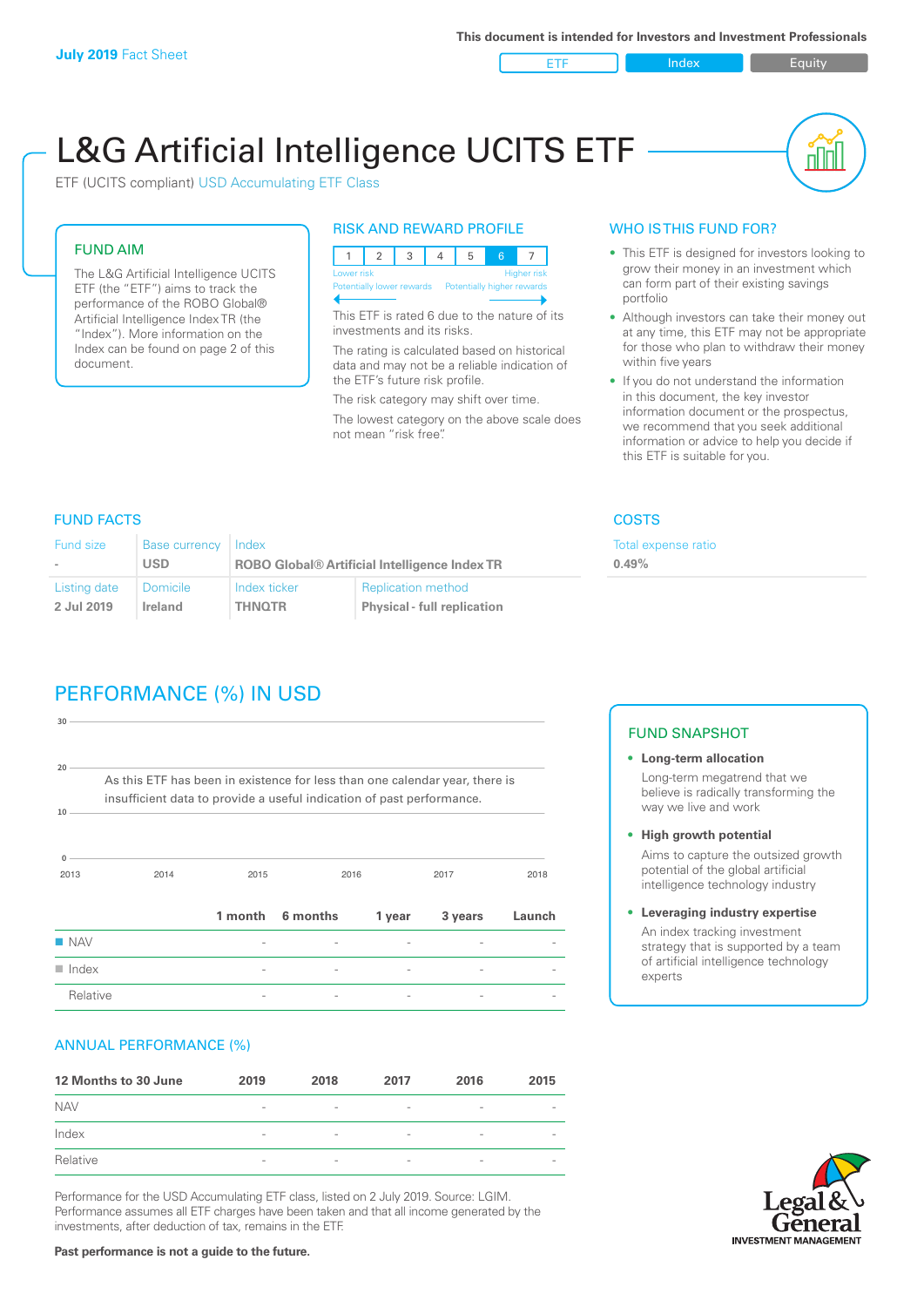### INDEX DESCRIPTION

The Index aims to track the performance of a basket of companies that have a distinct portion of their business and revenue derived from the field of Artificial Intelligence, and the potential to grow within this space through innovation and/or market adoption of their products and/or services.

The index is comprised of companies which are publicly traded on various stock exchanges around the world that are exposed to the "Artificial Intelligence" theme as defined by ROBO Global®. ROBO Global® created and maintains a unique database of companies across the globe that have a portion of their business and revenue associated with Artificial Intelligence and enabling technologies. The ROBO Global® Industry Classification currently identifies 11 subsectors of the Artificial Intelligence theme that present a suitable level of product and technology maturity to carry high growth and returns potential.

A company is only eligible for inclusion in the Index if it is of a sufficient size (determined by reference to the total market value of its shares) and it is sufficiently "liquid" ( a measure of how actively its shares are traded on a daily basis). Within the Index, companies are weighted according a modified AI-factor weighting scheme. The Index is rebalanced quarterly in March, June, September and December.

### INVESTMENT MANAGER

GO ETF Solutions LLP is the investment manager for each of the exchange traded funds (ETFs) issued by Legal & General UCITS ETF Plc and is responsible for the day-to-day investment management decisions for this ETF. The team is highly experienced with respect to all aspects relating to the management of an ETF portfolio, including collateral management, OTC swap trading, adherence to UCITS regulations and counterparty exposure and monitoring.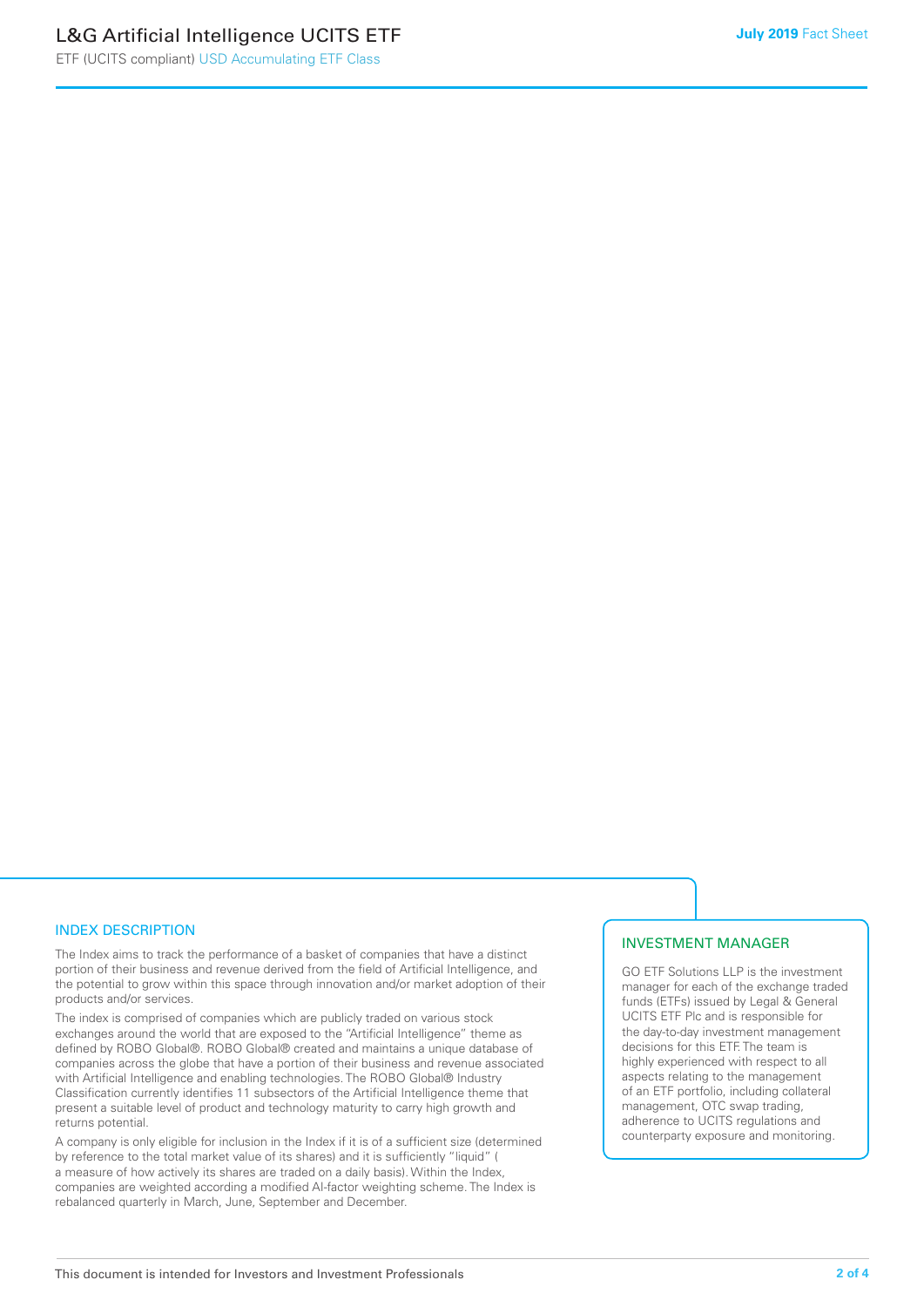### L&G Artificial Intelligence UCITS ETF

ETF (UCITS compliant) USD Accumulating ETF Class

### KEY RISKS

- The value of an investment and any income taken from it is not guaranteed and can go down as well as up. You may not get back the amount you originally invested.
- As the Index includes small and medium-sized publicly traded companies, the Fund is subject to the risk that such companies may be more vulnerable to adverse business or economic events and greater and more unpredictable price changes than larger companies or the stock market as a whole.
- The Fund is subject to the risks associated with technology-focused companies that are particularly vulnerable to rapid developments in technology (which may leave their products out-of-date), government regulation and competition from domestic and foreign competitors who may have lower production costs. Such companies may also have difficulties establishing and maintaining patents, copyrights, trademarks and trade secrets relating to their products which could negatively affect their value.
- Third party service providers (such as counterparties entering into FDIs with the Fund or the Company's depositary) may go bankrupt and fail to pay money due to the Fund or return property belonging to the Fund.
- If the Index provider stops calculating the Index or if the Fund's license to track the Index is terminated, the Fund may have to be closed.
- It may not always be possible to buy and sell Shares on a stock exchange or at prices closely reflecting the NAV.

For more information, please refer to the key investor information document on our website M

### TRADING INFORMATION

| Exchange                  | <b>Currency ISIN</b> |                           | <b>SEDOL</b> | Ticker Bloombera |
|---------------------------|----------------------|---------------------------|--------------|------------------|
| London Stock Exchange GBP |                      | IE00BK5BCD43 BKF39F1 AIAG |              | AIAG LN          |
| London Stock Exchange USD |                      | IE00BK5BCD43 BKF34R8 AIAI |              | AIAI I N         |

The currency shown is the trading currency of the listing.



### SPOTLIGHT ON LEGAL & GENERAL INVESTMENT MANAGEMENT

We are one of Europe's largest asset managers and a major global investor, with assets under management of £1,015.50 billion (as at 31 December 2018). We work with a wide range of global clients, including pension schemes, sovereign wealth funds, fund distributors and retail investors.

The AUM disclosed aggregates the assets managed by LGIM in the UK, LGIMA in the US and LGIM Asia in Hong Kong. The AUM includes the value of securities and derivatives positions.

### COUNTRY REGISTRATION



### AVAILABILITY

| ISA eligible                    | Yes |
|---------------------------------|-----|
| SIPP eligible                   | Yes |
| <b>UK Fund Reporting Status</b> | Yes |

### TO FIND OUT MORE

### Visit **lgimetf.com**

Call **0345 070 8684**



Email **fundsales@lgim.com**

Lines are open Monday to Friday 8.30am to 6.00pm. We may record and monitor calls. Call charges will vary.